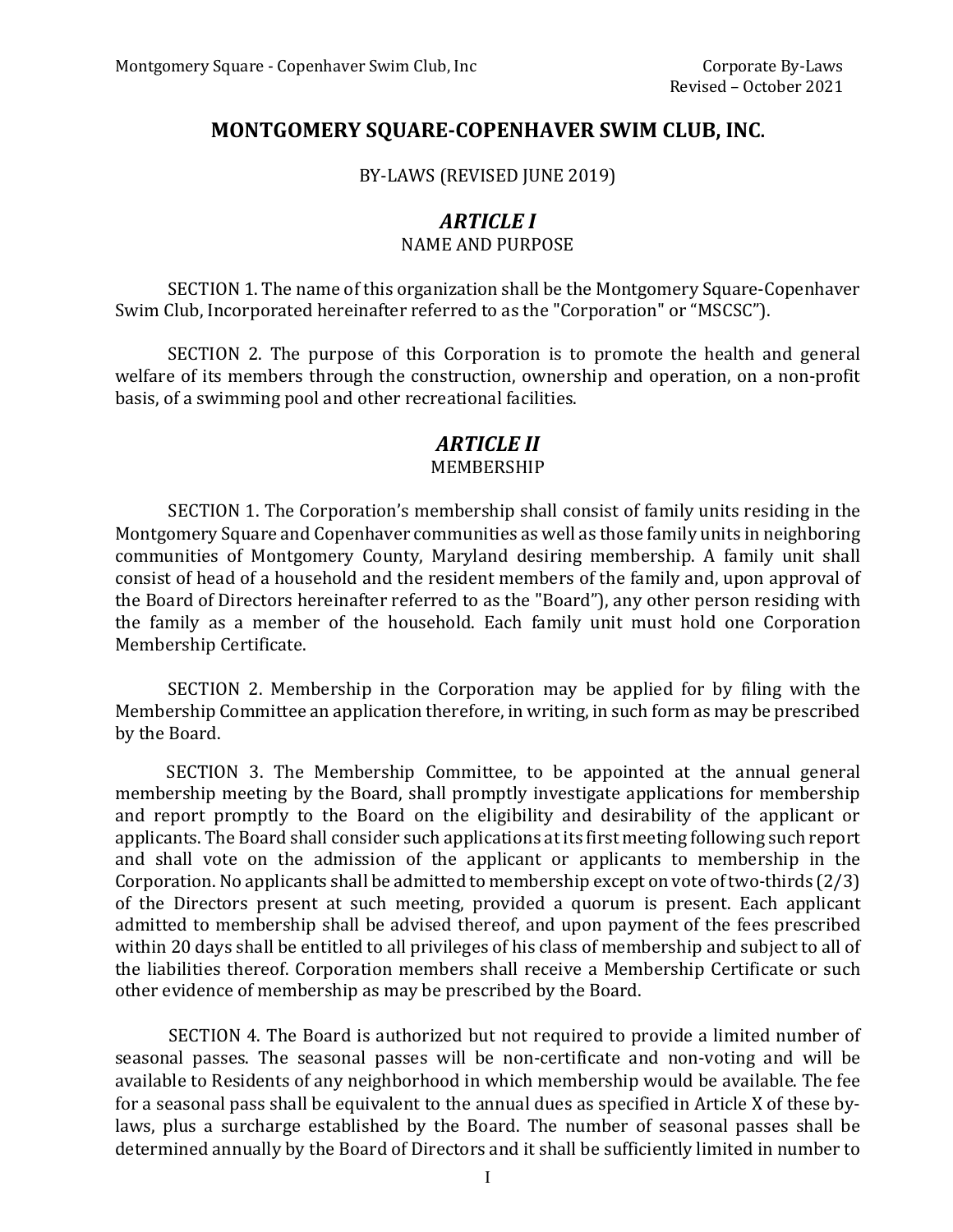allow for vacant memberships to be available for applicants for memberships. Seasonal passholders may not vote or hold office. No person or family may hold a seasonal pass for more than one (I) year. A former member of the Corporation may not purchase a seasonal pass.

SECTION 5. Members who withdraw from the Corporation for any reason must relinquish their certificates only to the Corporation, except as provided in Article IX, Section 3 of these Bylaws. All proceeds from the resale of Membership Bonds will accrue only to the Corporation. The Board will make available surrendered memberships to eligible applicants in the order of their dates of application, until the pool reaches its maximum rated capacity. If the Corporation is financially unable to repurchase any Membership Bonds out of capital surplus funds, the Corporation shall not be obligated to repurchase same until such time as it becomes financially able to repurchase same out of capital surplus funds. This judgment of financial ability to be made by the Board. When a withdrawing member introduces a new purchaser of a bonded membership to MSCSC, MSCSC will apply funds received from the new purchaser directly to the repurchase of the withdrawing member's bond.

SECTION 6. The maximum number of participants, memberships and seasonal passes, shall be as prescribed by the Montgomery County Health Department. The Board shall have the power to increase or limit the number of participants as circumstances dictate.

SECTION 7. In the event that at any time the total number of participants including memberships and seasonal passes reaches the maximum number of participants as provided in Section 6, above, the Board of Directors will take the following actions.

A. For the next swim season the Board will reduce the number of seasonal passes available to accommodate any persons on a waiting list for membership.

B. If at any time the number of applicants for membership or for seasonal passes exceeds the number of vacancies available, then a waiting list shall be maintained. When vacancies occur in a class of participation then applicants for that form of participation shall be considered in order of receipt.

#### *ARTICLE III* INACTIVE MEMBERS

SECTION 1. Any member who is unable to utilize the facilities of the Corporation due to a change of residence caused by transfer by his employer out of Montgomery County, while still retaining ownership of property in designated membership area of the Corporation, may upon written application and subject to approval of the Board, retain membership bond, pay no annual dues during time away from the area, and have no voting rights during time of inactive status.

SECTION 2. The Board shall have the discretionary authority to extend the privilege of inactive membership to additional categories of members. The Board shall be empowered to establish such additional criteria for inactive membership as may in its judgment be appropriate.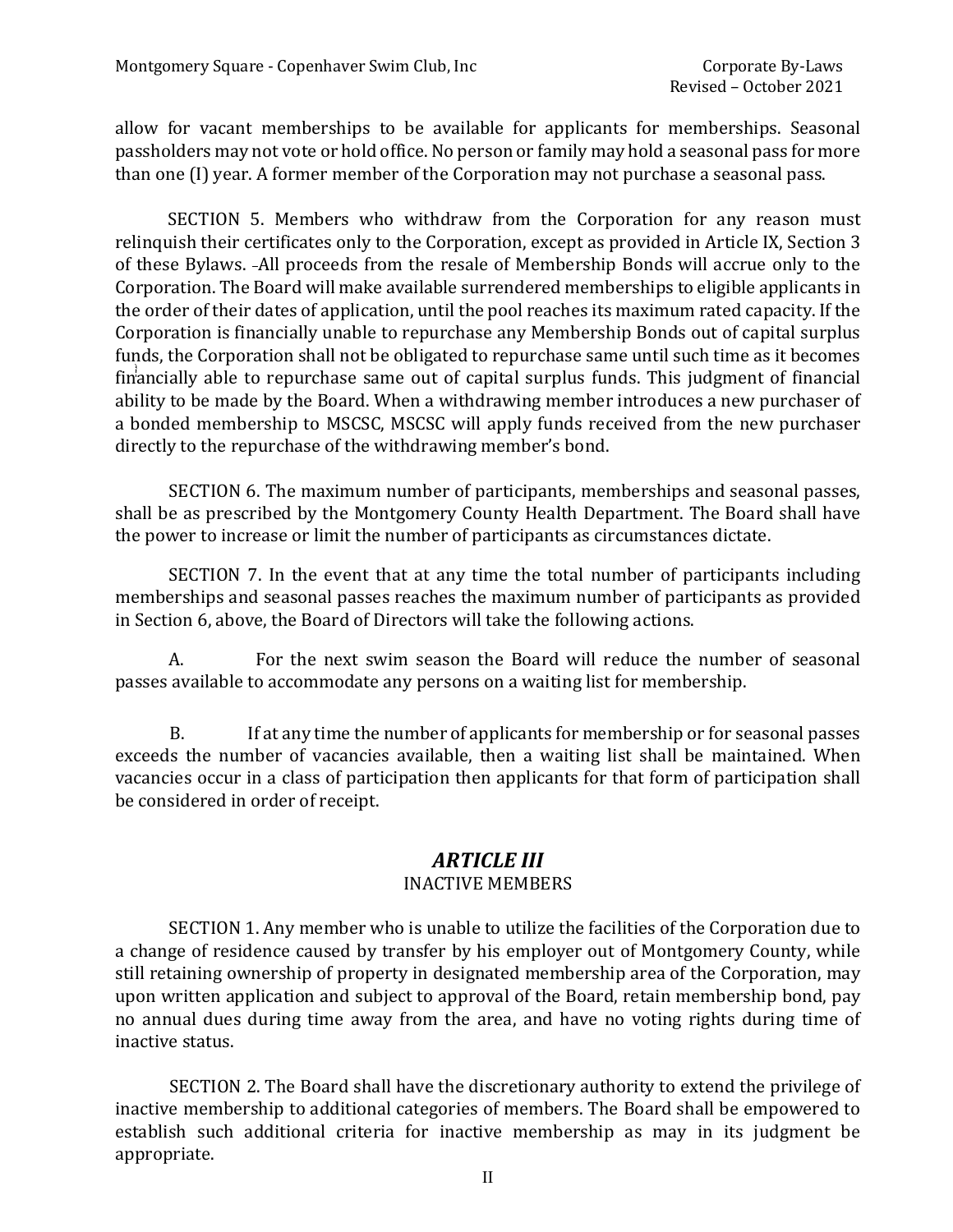#### *ARTICLE IV* MEETINGS OF MEMBERS

SECTION 1. All meetings of members shall be held in Montgomery County, Maryland. At least ten (10) days' notice shall be given to the members, at their last known address as shown by Corporation records, stating the time and place fixed for the meeting by the Board.

SECTION 2. Annual Meetings of the Corporation shall be held within 60 days after pool closing, at which time the members shall elect directors in accordance with the provisions of Article V herein, and transact such other business as may properly be brought before the meeting.

SECTION 3. Except as otherwise provided, special meetings of the members, for any purpose or purposes, may be called by the Board or by request of at least 10 percent of the membership presented in writing to the Secretary. Such request shall state the purpose or purposes of the proposed meeting, after receipt of which the Secretary shall call a special meeting requested within thirty (30) days. Written notice of a special meeting of the members, stating the time, place and purpose thereof, shall be given to all members entitled to vote at least ten (10) days before the date fixed for the meeting. Business transacted at any special meeting shall be limited to the purposes stated in the notice.

SECTION 4. Except as otherwise provided, the voting members, in good standing (see Article XI, Section I) present in person, shall constitute a quorum at all meetings of the Corporation for the transaction of business. A voting member shall be any adult in a family unit holding a Membership Bond and each family membership shall be entitled to one vote at Corporation meetings which may be cast by the adult member or his or her written proxy. Such written proxies are valid for no more than thirty (30) days. Notwithstanding the foregoing, at no time shall a quorum be less than the number required for a quorum at any meeting of the Board.

SECTION 5. Except as otherwise provided, when a quorum is present at any meeting, the vote of the majority of the voting members present in person or represented by proxy shall decide any question brought before such meeting.

#### *ARTICLE V*

#### DIRECTORS

SECTION 1. The number of Directors which shall constitute the whole Board shall be twelve (12). Directors shall be elected for a term of three (3) years. The members of the Corporation shall elect at the Annual Meeting among the membership of the Corporation new directors to fill any vacancies on the Board. Each director shall hold office until the election of his or her successor. Each director shall be an adult member of a family unit holding a Certificate in the Corporation. The President shall vote only to break tie.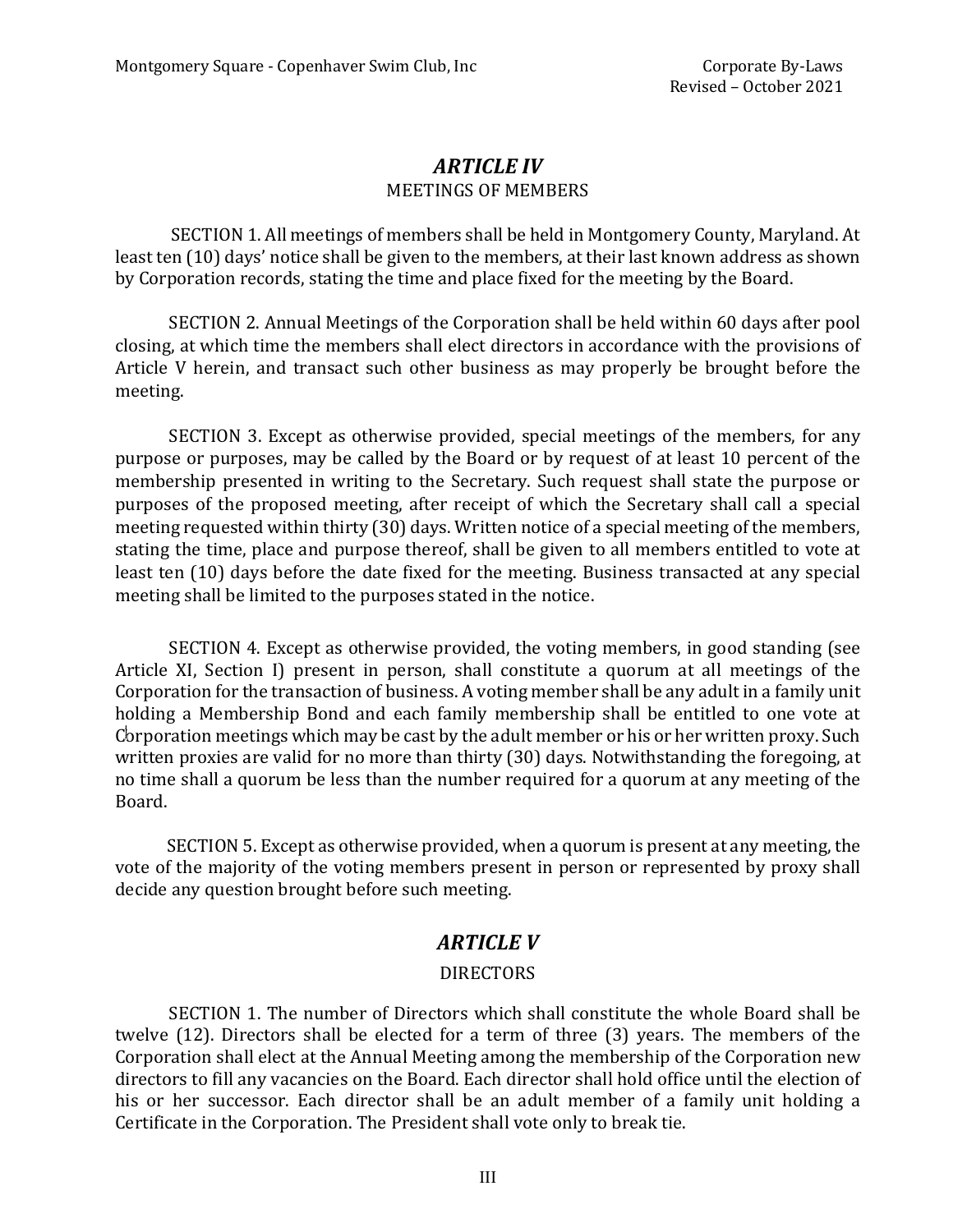SECTION 2. Preceding each membership vote for directors, the membership present at such meeting shall determine whether the election shall be conducted by voice vote or by secret ballot. The Board shall have a ballot prepared and available for use at such meeting if the membership shall choose to vote by secret ballot which ballot shall contain the names of all nominations made pursuant to Article VII as well as space for write in votes.

SECTION 3. Any vacancy in the Board shall be filled by vote of a plurality of the remaining directors, but the director so chosen shall hold office only until a successor is elected at the next annual meeting of the members, to complete the unexpired term (unless such term expires at the time of such meeting).

SECTION 4. The Board shall have the general direction and control of the affairs of the Corporation. In addition to the duties customarily performed by the Board, the Board shall:

- A. Elect officers as provided in Article VIII herein;
- B. Transact all business necessary and proper for the efficient management of the Corporation including the appointment and removal of such agents or employees as it may deem necessary, including the fixing of their duties and compensation;
- C. Act upon applications for membership;
- D. Fill interim vacancies in the Board;
- E. Constitute and appoint all committees necessary for the functioning of the Corporation;
- F. Fix the terms and conditions by which guests of members may use the facilities of the Corporation;
- G. Prescribe the rules and regulations for operation of the swimming pool and other recreational facilities;
- H. Designate the depository and conditions of deposit for the funds of the Corporation, provided that all checks, drafts and other instruments for the payment of money by the Corporation must bear the signature of: one of the officers of the Corporation for amounts up to \$5000.00; two of the officers for amounts over \$5,000.00. These same conditions will apply to all other financial transactions;
- I. Determine annually, in the fall, the price of regular and associate membership;
- J. Determine annually before May 1st the number of seasonal passes available and the surcharge for such passes; and
- K. Determine annually the form of payment for membership and seasonal passes and provide all necessary procedures for reviewing and recording such payments.

SECTION 5. The Board shall meet at least once during each month of April through September, at such place as shall be determined by the Board.

SECTION 6. Special meetings of the Board may be called by the President on seven (7) days' notice to each director, either personally or by mail.

SECTION 7. Except as otherwise provided, at all meetings of the Board a majority of the directors shall constitute a quorum for the transaction of business, the action of a majority of the directors present at any meeting quorum shall be the action of the Board.

SECTION 8. Any member of the Board may be removed from office by a majority vote of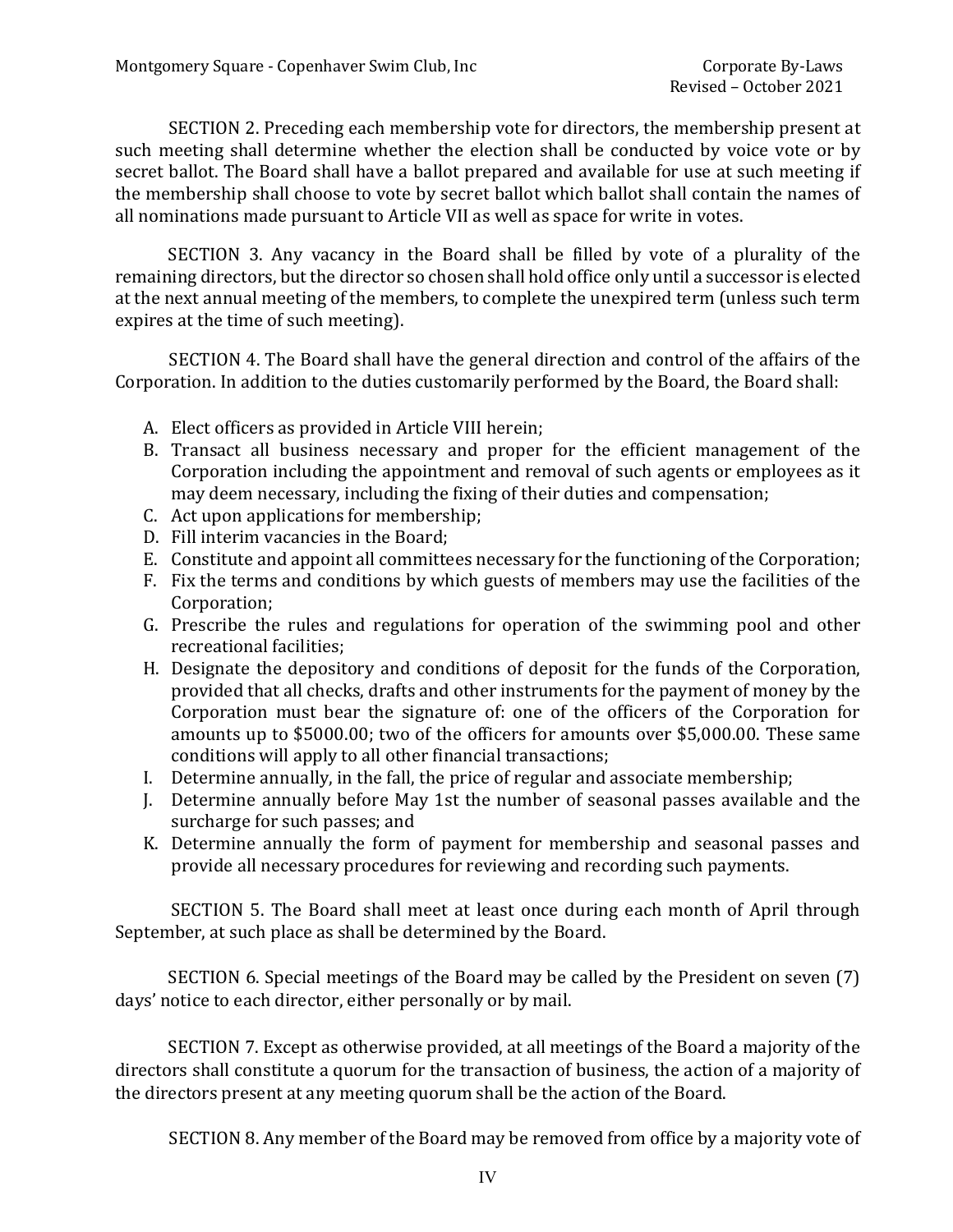the members present in person or represented by proxy, at either the Annual Meeting of the Corporation or a special meeting called in accordance with these Bylaws.

#### *ARTICLE VI* **NOTICES**

SECTION 1. Notices to Directors and members shall be in writing and delivered personally, mailed, or emailed to the directors or members at their addresses appearing on the books of the Corporation. Notice by mail shall be deemed to be given at the time when the same shall be mailed.

SECTION 2. Whenever any notice is required to be given by statute, Certificate of Incorporation or these By-laws, a waiver thereof in writing, signed by the person or persons entitled to said notice, whether before or after the time stated therein, shall be deemed to be adequate notice.

# *ARTICLE VII*

#### NOMINATIONS

SECTION 1. Nominations may be made from the floor at the Annual Meeting.

SECTION 2. Consent of all nominees to accept office shall be obtained in advance of their nomination.

#### *ARTICLE VIII* **OFFICERS**

SECTION 1. The officers of the Corporation shall be chosen by the Board and shall be a President, Vice-President, Secretary, and a Treasurer. The Board may choose additional Vice-Presidents, and one or two Assistant Secretaries and Assistant Treasurers. No person may simultaneously hold more than one office.

SECTION 2. The Board at the Annual Meeting of the Corporation membership, will choose from among the Directors a President, one or more Vice-Presidents, a Secretary, and a Treasurer, all of whom shall serve without compensation for one year or until their successors are elected and qualify.

SECTION 3. The Board may appoint and remove such other agents or employees as they shall deem necessary who shall hold their positions for such terms and shall exercise such powers and perform such duties as may be directed by the Board.

SECTION 4. Any officer elected or appointed by the Board may be removed at any time by the affirmative vote of a majority of the whole Board. The Board shall fill any vacancy occurring among the officers.

SECTION 5. The President shall be the Chief Executive Officer of the Corporation; shall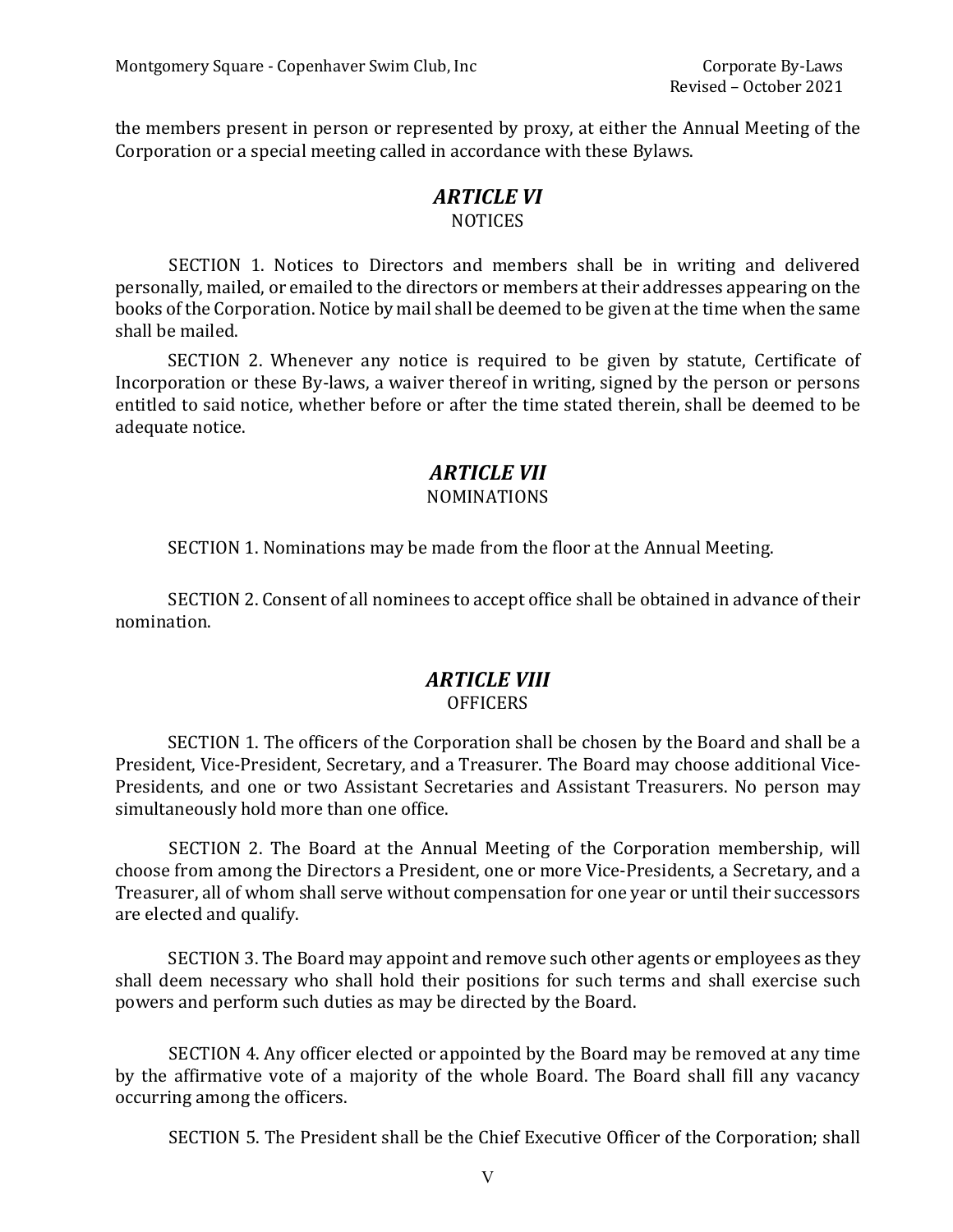preside at all meetings of the members and the Board; shall be an ex-officio member of all committees; shall generally supervise the affairs and property of the Corporation; shall, subject to the approval of the Board, appoint all committees other than committees of directors; and shall see to it that all orders and resolutions of the Board are carried into effect. The President shall (in accordance with Article V, Section 4, Paragraph H) and upon resolution of the Board, execute bonds, notes, mortgages and other contracts requiring a seal, under the Seal of the Corporation, except where required or permitted by law to be otherwise signed and executed and except where the execution and signing thereof shall be expressly delegated by the Board to some other officer or agent of the Corporation.

SECTION 6. The Vice-Presidents in the order of their seniority shall in the absence or disability of the President perform the duties and exercise the power of the President, and shall perform such other duties as the Board shall prescribe.

SECTION 7. The Secretary shall attend all sessions of the Board and all meetings of the members and record all votes and the minutes of all proceedings in a book to be kept for that purpose and shall perform like duties for the standing committees when required. The Secretary shall give, or cause to be given, notice of all meetings of the members and special meetings of the Board, and shall perform such other duties as may be prescribed by the Board or the President. The Secretary shall keep in safe custody the seal of the Corporation and, when authorized by the Board, affix the same which is to be attested by the signature of the Secretary or the Treasurer.

SECTION 8. The Assistant Secretary shall, in the absence or disability of the Secretary, perform the duties and exercise the powers of the Secretary.

SECTION 9. The Treasurer shall have custody of the Corporation's funds and securities and shall keep full and accurate accounts or receipts and disbursements in books belonging to the Corporation and shall deposit all monies and other valuable effects in the name and to the credit of the Corporation in such depositories as may be designated by the Board. The Treasurer shall disburse the funds of the Corporation as may be ordered by the Board in accordance with Article V, Section 4, Paragraph H, taking proper vouchers for such disbursements, and shall render to the President and the Board, at its regular meetings, or when the Board so requires, an accounting of all transactions as Treasurer and of the financial condition of the Corporation. The Treasurer and any designated Assistant and employees who have the custody or control of any funds of the Corporation shall give the Corporation bonds in such sum and with such surety or sureties as shall be satisfactory to the Board for the faithful performance of the duties of their offices and for restoration to the Corporation, in case of death, resignation, retirement**,** or removal from office, of all books, papers, vouchers, money and other property, of whatever kind, in their possession or under their control belonging to the Corporation. The premiums for such bonds shall be paid by the Corporation. The Treasurer's account shall be audited at least once each year by a certified public accountant to be determined by the Board.

SECTION 10. The Assistant Treasurer shall, in the absence or disability of the Treasurer, perform the duties and exercise the powers of the Treasurer.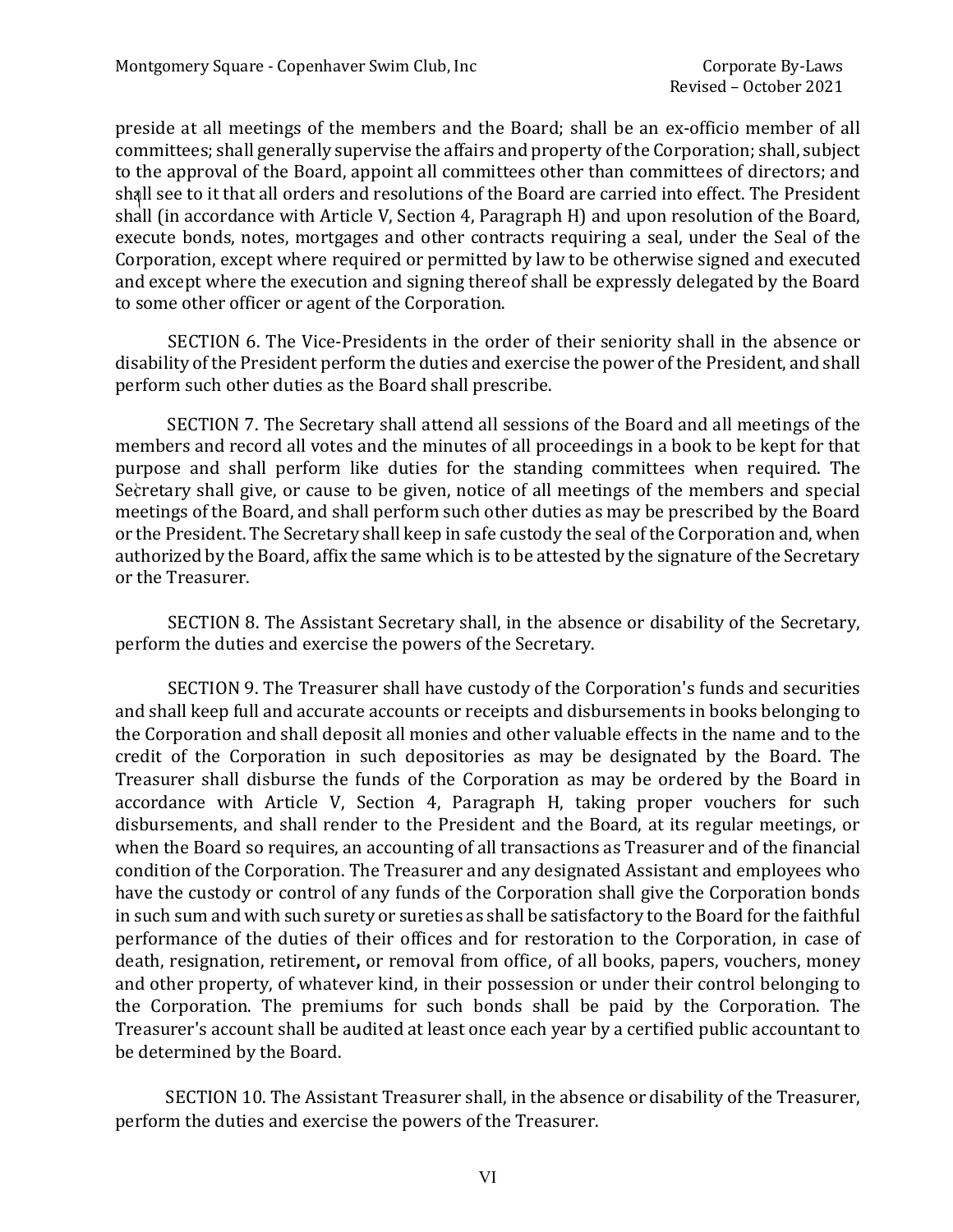## *ARTICLE IX* CERTIFICATES OF MEMBERSHIP

SECTION 1. Membership bonds are not transferable, except under the following circumstances: Subject to MSCSC's written approval, which shall not be unreasonably withheld, withdrawing members may transfer their bond directly to persons to whom they sell their homes, provided that at least thirty (30) days prior to such transfer they notify MSCSC in writing of their intention to do so. MSCSC shall have ten (10) days from its receipt of such notification to approve or disapprove the transfer.

SECTION 2. The Board may direct a new certificate or certificates to be issued in place of any certificate or certificates heretofore issued by the Corporation alleged to have been lost or destroyed, upon the making of an affidavit of that fact by the person claiming the certificate to be lost or destroyed. When authorizing such issue of a new certificate or certificates, the Board may, in its discretion and as a condition precedent to the issuance thereof, require the owner of such lost or destroyed certificate or certificates, or his representative, to advertise same in such manner as it shall require and/or give the Corporation a bond in such sum as it may direct as indemnity against any claim that may be made against the Corporation with respect to the certificate alleged to have been lost or destroyed.

SECTION 3. Upon surrender to the Corporation of a certificate duly endorsed or accompanied by proper evidence of succession, assignment/or authority to transfer, the Corporation shall issue a new certificate to the person entitled thereto, shall cancel the old certificate and shall record the transaction upon its books.

## *ARTICLE X*

#### **DUES**

SECTION 1. The Board shall recommend annual dues (including per capita appointment) for members necessary for the expenses of the Corporation and proper maintenance and Improvement of its property. The total amount to be realized from annual dues shall be determined on the basis of an annual operating budget, as approved by two thirds (2/3) vote of the Board.

SECTION 2. All dues shall be payable on or before the fifteenth day of April each year, unless otherwise determined by the Board. No dues shall be refunded in the event that operations of the Corporation facilities are suspended for any period, unless otherwise provided by the Board. The Board shall adopt a late fee for annual dues paid after the due date.

SECTION 3. Any member delinquent in the payment of dues or charges for forty-five (45) days following mailing of a statement from the Treasurer as to such indebtedness, is suspended and refused all rights and privileges of the Corporation. Any member who is thus suspended shall be notified in writing by the Secretary of his suspension and if his indebtedness shall not be paid within twenty (20) days of mailing of such notice, the membership of such delinquent member may be revoked by majority vote of the Board, with appropriate refund, if any, being made at that time.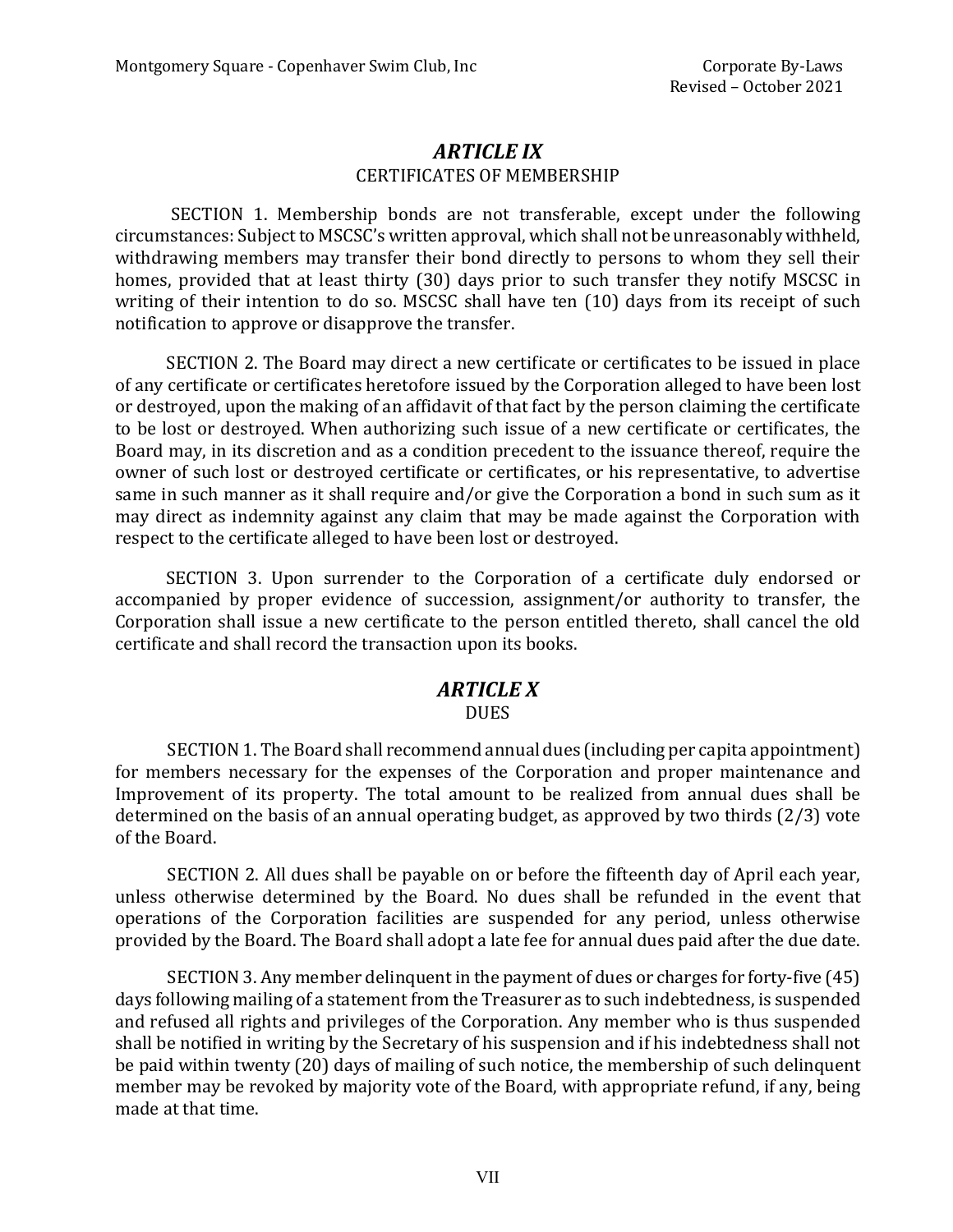# *ARTICLE XI*

#### GENERAL PROVISIONS

SECTION 1. A "member in good standing" shall be one (l) whose dues are paid, and (2) who have not been suspended or revoked.

SECTION 2. Any member of the Corporation may withdraw by written notice to the Board at any time subject to the provisions of Article II, and there shall be no refund of the current year's dues except ae may be provided otherwise by the Board.

SECTION 3. The Board, a committee delegated by it, or a responsible employee of the Corporation, with Board delegated authority may deny recreational privileges to any member of a family unit for unbecoming conduct, or for violation of Corporation rules and regulations for a period not to exceed seventy-two (72) hours.

A report of such suspension, containing reasons therefore, shall be submitted to the President or other Director of the Corporation within forty-eight (48) hours. Two such suspensions may result in a suspension of membership for the party and the party's family for the remainder of the pool season, and three such suspensions may result in a permanent revocation of membership for the party and the party's family. Suspension for the remainder of the pool season and permanent membership revocation shall be reviewable by the Board of Directors and the membership as set forth in Section 4 of this Article. No annual dues shall be refunded in the event of any suspension or revocation of membership."

SECTION 4. Any party or family member whose membership has been suspended for the remainder of the pool season or whole membership has been permanently revoked may petition the Board to review that suspension or revocation. That party shall be given reasonable notice of the reasons for the suspension or revocation and the opportunity for an informal hearing before the Board. Following the hearing, a majority of the entire Board may, in its discretion, confirm, modify or revoke the suspension or revocation of membership. The party suspended or whose membership has been revoked may appeal a decision by the Board of Directors at a special meeting of the membership which may cancel or modify that membership revocation provided at least one-third (1/3) of all active members are in attendance at that meeting and two-thirds (2/3) of those in attendance vote in favor of a motion to cancel the membership revocation or otherwise vote in favor of a motion specifying the specific terms of any modified revocation. The expelled party may request the President to call such a special meeting providing the expelled party has advanced the costs of the special meeting.

SECTION 5. All members of the Corporation shall be accorded the facilities of the Corporation subject to the rules and regulations which shall be adopted by the Board and posted at all times at the Corporation bath house.

- A. The Board shall have the full power to deny the use of the Corporation facilities to any non-member.
- B. Any property of the Corporation broken or damaged by a member or his guest shall promptly be paid for by such member, unless otherwise provided by the Board.
- C. The Corporation assumes no responsibility, and members or their guests can have no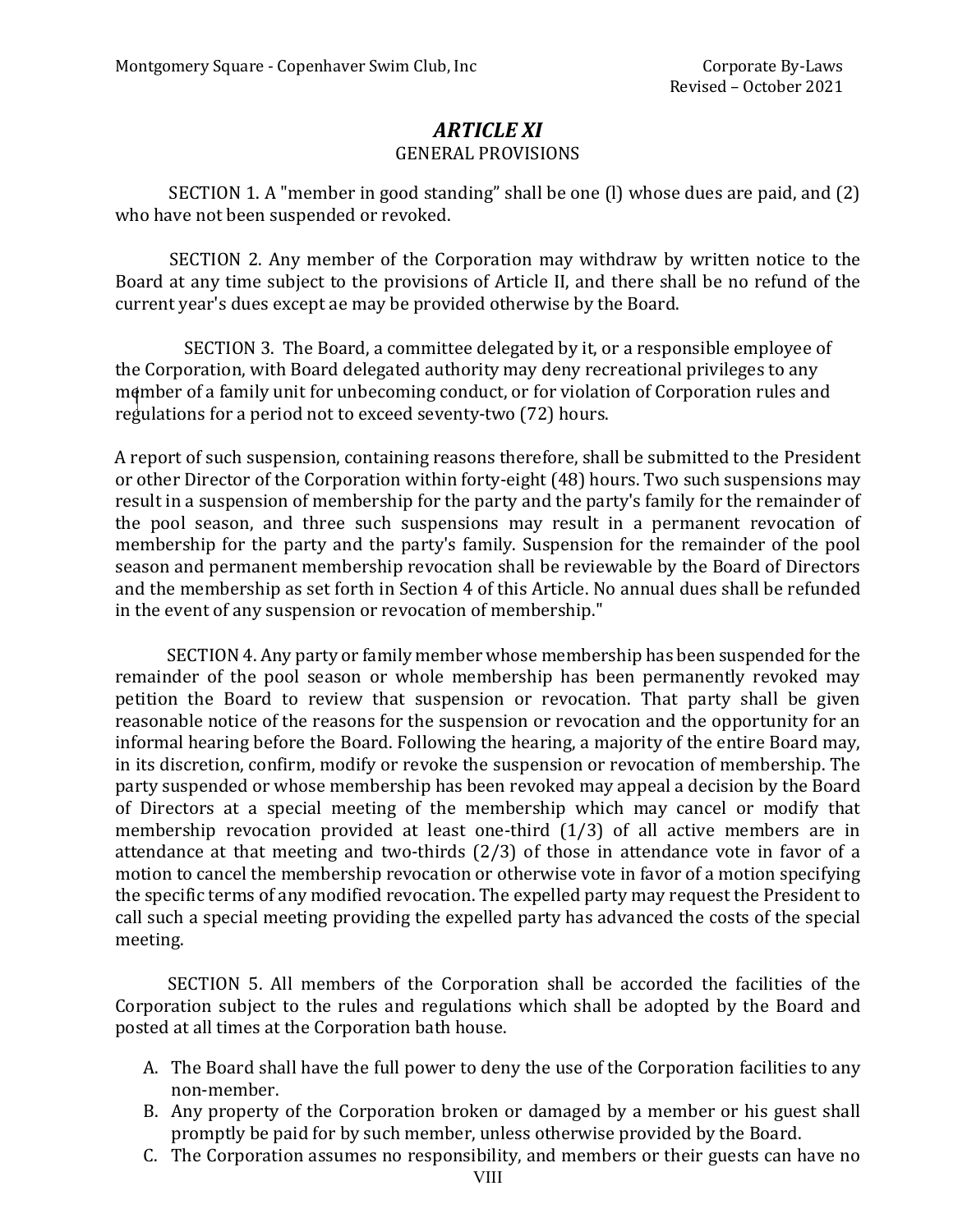claims against the Corporation, for the property of members or any guest which may be brought into the Corporation grounds.

D. The Corporation assumes no responsibility, and members or their guests can have no claim against the Corporation, for any accident or injury to any person or their property.

SECTION 6. The Board shall present at each Annual Meeting and when called for by a vote of the members at any special meeting of the members, a full and clear statement of the business and financial condition of the Corporation.

SECTION 7. The fiscal year of the Corporation shall be fixed by resolution of the Board. A full audit will be made at the end of each fiscal year by a C.P.A. chosen by the Board.

SECTION 8. The Corporate seal shall have inscribed thereon the name of the Corporation, the year of its organization, and the words, "Corporate Seal, Maryland". The seal may be used by causing it or a facsimile thereof to be impressed or affixed or reproduced or otherwise.

SECTION 9. Directors shall not receive any salary or other compensation for their services, but no member of the Board may be required to bear any of the expenses of the holding of meetings, and the Board may, by resolution, provide for any reasonable expenses incurred in the property conduct of its business. The Board may also provide for similar expenses incurred in connection with the holding of meetings for special or standing committees.

SECTION l0. Every person who acts as a director or officer of the Corporation shall be indemnified by the Corporation against any judgment obtained against him as well as expenses actually and necessarily incurred by such person in connection with the defense of any action, suit, or proceeding in which such person is made a party by reason of such person being or having been a director or officer of the Corporation, except in relation to matters to which such person shall be adjudged in such action, suit, or proceeding to have acted in bad faith and outside the scope of such person's authority or to have acted in a grossly negligent manner or with willful misconduct.

SECTION 11. The Corporation shall maintain a liability insurance policy with a company authorized to transact business in the State of Maryland. In the event said insurance policy provides a greater degree of protection to officers and directors, for example, to the extent of covering acts of gross negligence and willful misconduct, nothing in paragraph 10.A above shall be construed as prohibiting such additional protection and indemnification to said officers and directors, or as relieving the insurance company of the duty to provide the full normal coverage of its policy to said officers and directors.

SECTION 12. No special assessments shall be levied without a majority vote of the members present at an Annual Meeting or a special meeting called for this purpose.

SECTION 13. In the event of dissolution of the Corporation, after the discharge of all liabilities, any assets remaining shall first be applied to retire existing voting memberships as provided in Article II, Section S. If assets are insufficient to retire all memberships, then such assets shall be distributed in payments reduced proportionately and equally among members, at which time all memberships shall be considered retired. Any assets remaining after all